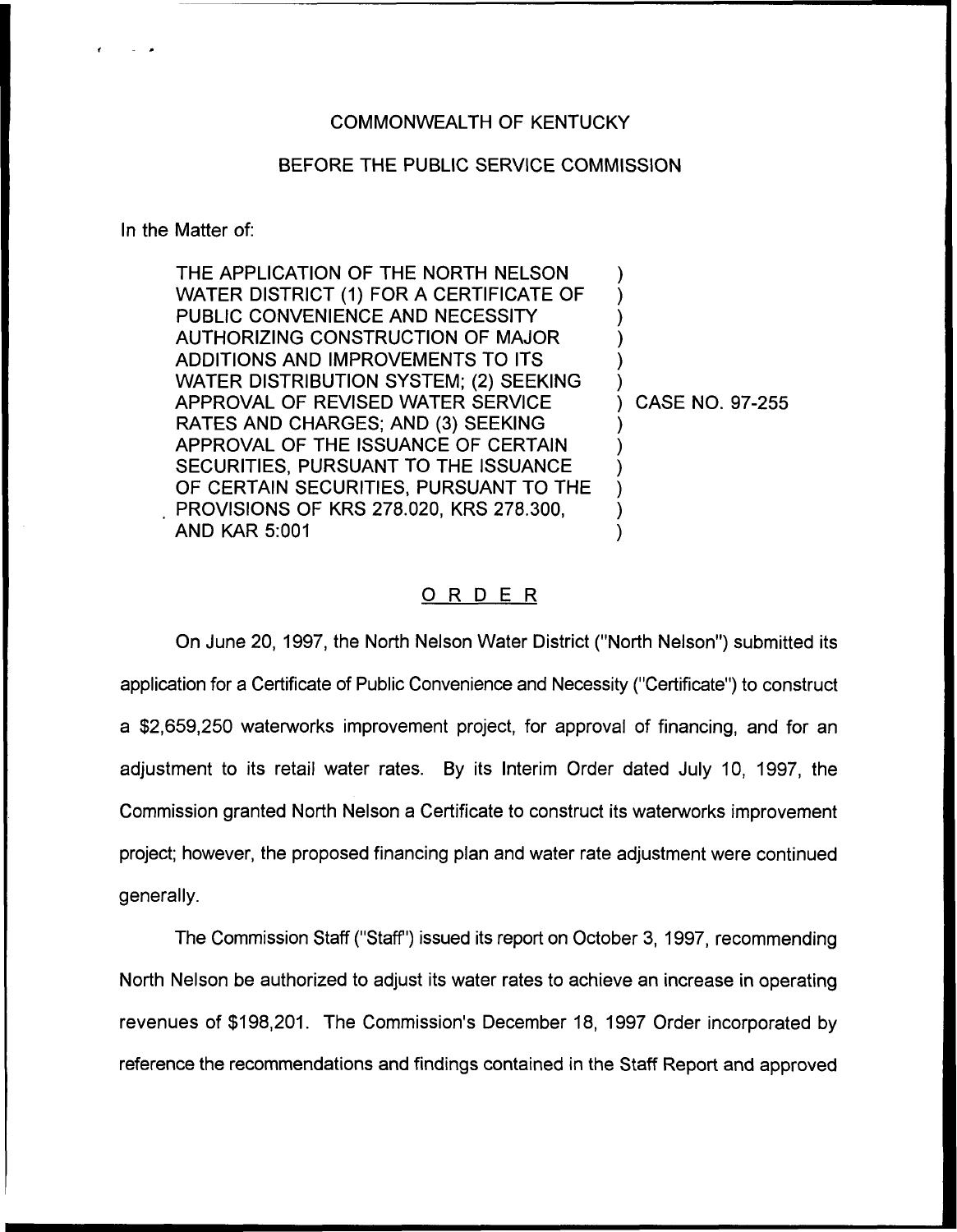North Nelson's requested water rate increase. As of this date the Commission has not issued a decision regarding North Nelson's proposed plan of financing, which is the only issue to be addressed by this Order.

To finance its construction, North Nelson proposed to issue Water System Revenue Bonds, Series 1997 ("Series 1997 Revenue Bonds") of \$2,500,000, charge customer tapon fees of \$85,000, and receive customer contributions of \$74,250. The proposed Series 1997 Revenue Bonds will have variable interest rates of 4.9 percent to 6.65 percent per annum.

The Commission, having considered the evidence of record and being otherwise sufficiently advised, finds that North Nelson's proposal to issue \$2,500,000 of Series 1997 Revenue Bonds is for a lawful object within North Nelson's corporate purpose, is necessary, appropriate for and consistent with the proper performance of its service to the public, and should therefore be approved.

IT IS THEREFORE ORDERED that:

1, North Nelson is authorized to issue \$2,500,000 of Series 1997 Revenue Bonds, at an interest rate that will vary between 4.9 percent and 6.65 percent per annum.

2. North Nelson shall, within 30 days after issuance of the securities, advise the Commission in writing of the date or dates of issuance of the securities, the price paid, the interest rate, the purchasers, and all fees and expenses, including underwriting discounts or commissions, or other compensation involved in the issuance and distribution.

3. The proceeds from the transactions authorized herein shall be used only for the lawful purposes specified in North Nelson's application.

 $-2-$